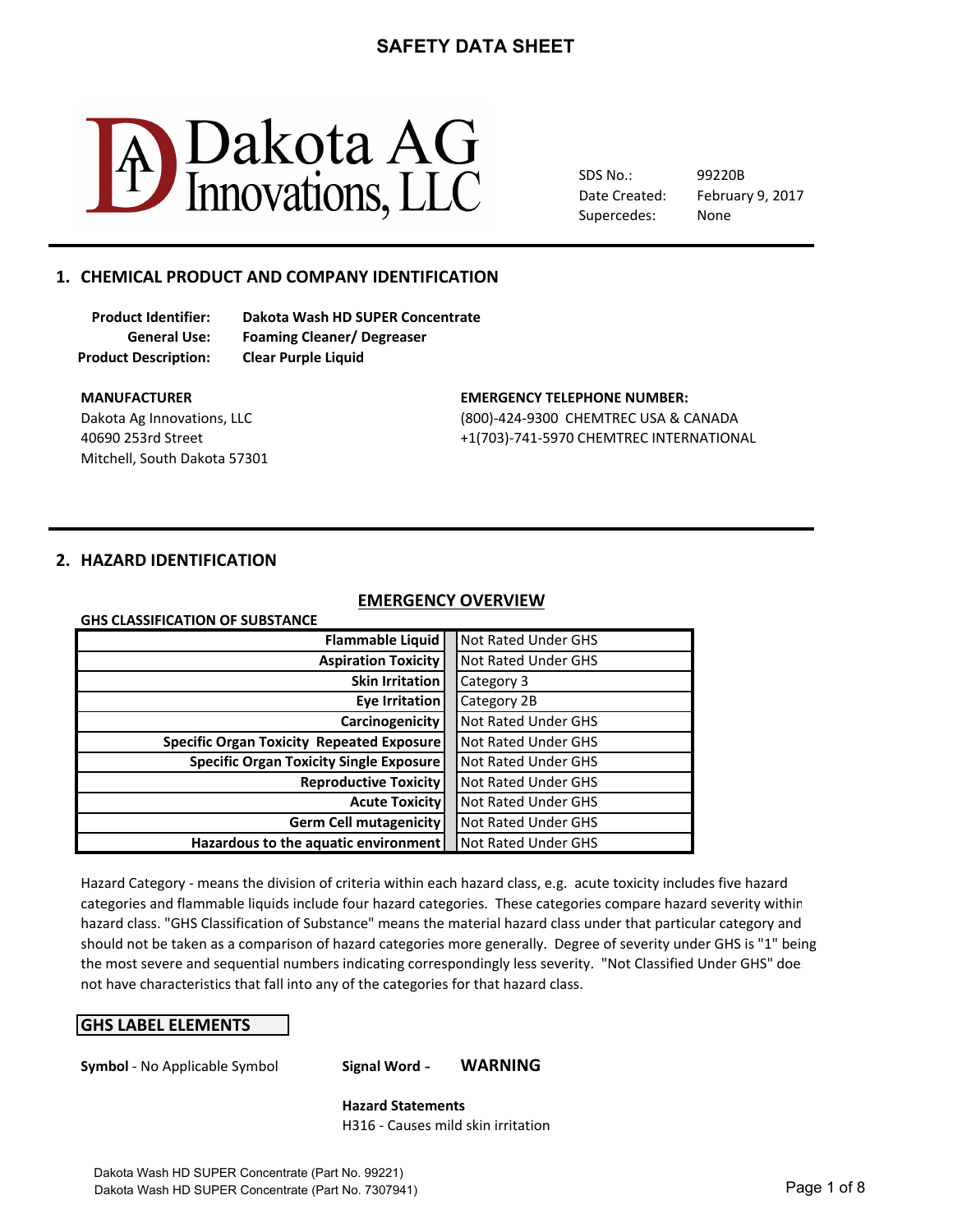#### H320 - Causes eye irritation

#### **Precautionary Statements**

#### **General:**

P101-If medical advice is needed, have product container or label at hand.

P103-Read label before use.

#### **Prevention:**

P264 - Wash hands thoroughly after handling

P280 - Wear eye protection

#### **Response:**

P305+P351+P338 - IF IN EYES: Rinse cautiously with water for several minutes. Remove contact lenses, if present and easy to do. Continue rinsing.

P337+P313 - If eye irritation persists: Get medical advice/attention.

#### **Storage/Disposal:**

P403+235+404-Store in well-ventilated place. Keep cool. Store in closed container.

P501-Dispose of contents/container in accordance with local/regional/federal regulations.

**UN GHS** According to the Globally Harmonized Standard for Classification and Labeling (GHS), this product is considered hazardous based on potential for eye irritation with direct contact with the concentrated liquid product.

### **3. COMPOSITION/INFORMATION ON INGREDIENTS**

| Component                             | wt%         | <b>CAS Registry #</b> |
|---------------------------------------|-------------|-----------------------|
| Sodium Silicate                       | $<$ 7       | 10213-79-3            |
| 2-Butoxyethanol                       | $\leq$ 3    | 111-76-2              |
| Alcohols, C9-11 ethoxylated, < 2.5 EO | $\langle$   | 68439-46-3            |
| Amino-Containing Compounds            | $\langle 2$ | 1643-20-5,141-43-5    |
| Surfactant                            | $<$ 1       | 1300-72-7             |
| Hydroxides                            | ${<}1$      | 1310-73-2, 1310-58-3  |

Balance is water and trace components

#### **4. FIRST AID MEASURES**

#### **INHALATION:**

Remove to fresh air and keep at rest in a comfortable position. Get medical attention if symptoms persist after moving to fresh air. Give oxygen if available, symptoms persist, and medical attention is not immediate.

#### **EYE CONTACT:**

Remove contact lens (if present). Rinse eyes immediately with plenty of clean water for at least 15 minutes. If necessary, gently hold the eyelid open during the flush. If eye irritation persists, seek medical attention.

#### **SKIN CONTACT:**

Wash skin with mild soap solution to remove material. Material is alkaline and prolonged contact with concentrated product may irritate skin if left in place.

#### **INGESTION:**

Ingestion is not a likely route of entry if used in accordance with manufacturer's instructions. If quantity ingested is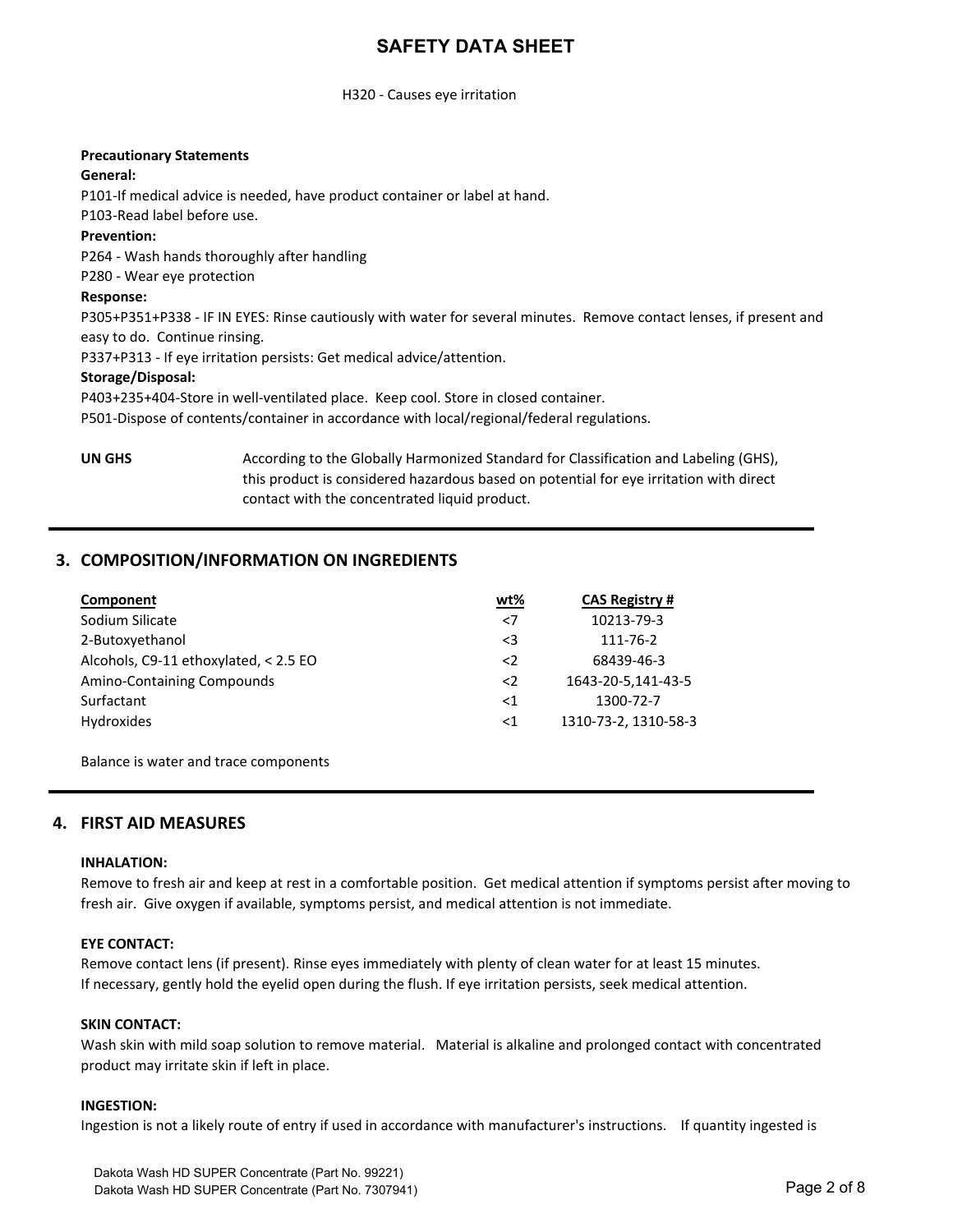suspected to be large, seek medical attention. Do not induce vomiting unless directed to do so by trained medical personnel.

#### **5. FIRE FIGHTING MEASURES**

| <b>Flashpoint and Method:</b>    | Not Applicable |
|----------------------------------|----------------|
| <b>Flammable Limits:</b>         | Not Applicable |
| <b>Autoignition Temperature:</b> | Not Applicable |

#### **GENERAL HAZARD:**

Product is water based and not likely to support a fire. Danger from hot alkaline liquid if heated by an existing fire.

#### **FIRE FIGHTING INSTRUCTIONS:**

Water fog or fine spray; dry chemical fire extinguishers; carbon dioxide fire extinguishers; foam; alcohol resistant foams (ATC type). Use water fog or fine spray for cooling exposed containers to control heating.

#### **FIRE FIGHTING EQUIPMENT:**

In the event of a fire, wear full protective clothing and NIOSH-approved self-contained breathing apparatus with full facepiece operated in the pressure demand or other positive pressure mode. For small outdoor fires, which may be easily extinguished with a portable fire extinguisher, use of protective equipment is generally unnecessary.

#### **FURTHER INFORMATION:**

During a fire, smoke may contain the original material in addition to combustion products which might be more irritating.

#### **HAZARDOUS COMBUSTION PRODUCTS:**

Carbon monoxide, carbon dioxide, and organics depending on the heat of the fire.

#### **6. ACCIDENTAL RELEASE MEASURES**

#### **LAND SPILL RESPONSE:**

Absorb small spills with inert material such as sand or earth. Containerize waste material. Dike large spills to contain the area of the spill. Use clean up procedures that minimize contamination to earth or water bodies.

#### **WATER SPILL:**

Material is water based and is expected to mix immediately with the water body. Collection will be difficult but restrict transfer to the localized spill area in the case of a large spill (many gallons) by diking or other means. This material is alkaline and may alter the pH if spill is appreciable.

#### **RECOMMENDED DISPOSAL:**

Disposal options may be dictated by other materials mixed with this material. Dispose of in accordance with local, state, and federal regulations using methods which consider recycling/reclamation.

#### **7. HANDLING AND STORAGE**

**STORAGE TEMPERATURE: Ambient STORAGE PRESSURE: Atmospheric**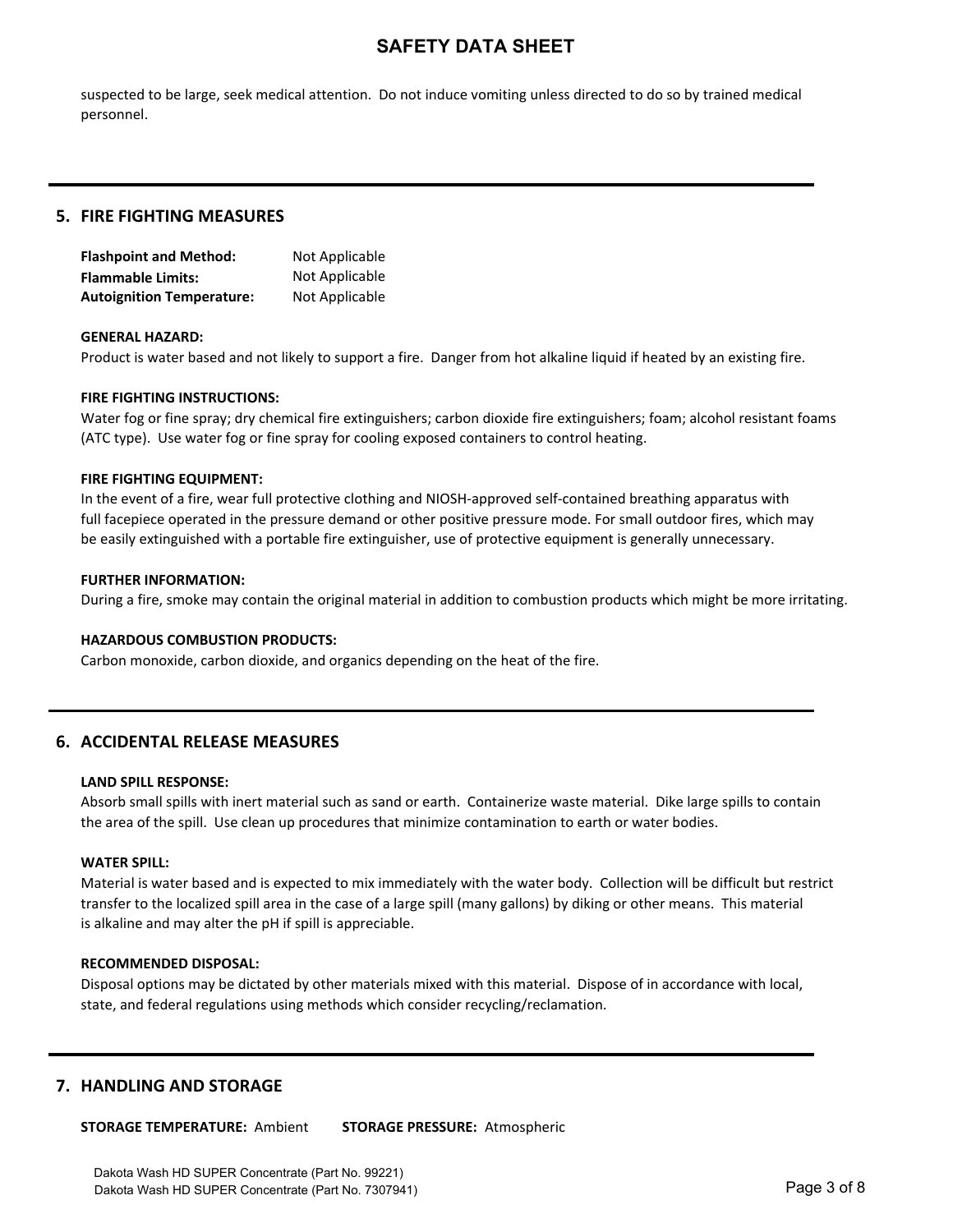#### **GENERAL:**

Keep the container tightly closed. Store in a dry, cool, and well-ventilated place away from incompatible materials such as oxidizing agents and strong acids.

### **8. EXPOSURE CONTROLS/PERSONAL PROTECTION**

#### OSHA HAZARDOUS COMPONENTS (29 CFR 1910.1200 and other agencies)

|                     |                       |                    | <b>EXPOSURE LIMITS 8 hrs TWA (ppm)</b> |                  |                                |
|---------------------|-----------------------|--------------------|----------------------------------------|------------------|--------------------------------|
| Component           | <b>OSHA PEL</b>       | <b>ACGIH TLV</b>   | <b>NIOSH REL</b>                       | <b>AIHA WEEL</b> | Other                          |
| Sodium Silicate     | None Established      | None Established   | None Established                       | None Established |                                |
| 2-Butoxyethanol     | 240 mg/m <sup>3</sup> | 97 mg/m $3$        | 24 mg/ $m^3$                           | None Established | 49 mg/m <sup>3</sup> (DFG MAK) |
| Alcohols, C9-11     | None Established      | None Established   | None Established                       | None Established |                                |
| ethoxylated         |                       |                    |                                        |                  |                                |
| 2-Aminoethanol      | 6 mg/m <sup>3</sup>   | 7.5 mg/ $m^3$      | 8 mg/m <sup>3</sup>                    | None Established | 5.1 $mg/m^3$ (DFG              |
| Sodium Hydroxide    | 2 mg/m3               | $2 \text{ mg/m}^3$ | 2 mg/ $m^3$                            | None Established |                                |
| Potassium Hydroxide | None Established      | 2 mg/m3            | 2 mg/m3                                | None Established |                                |

DFG MAK - Federal Republic of Germany Maximum Concentration Values at the Workplace

#### **ENGINEERING CONTROLS:**

Provide adequate general and local exhaust ventilation to maintain exposure below established exposure limits. Provide eyewash stations and safety showers in locations available to material users. Provide hand washing facilities for routine use by personnel using the material.

#### **PERSONAL PROTECTION:**

Splash goggles and apron should be worn when pouring this material to avoid contact with the liquid. Hand protection is recommended when there is possible direct contact with the liquid. Glove choice should be appropriate for alkaline blend and the specific activity being performed. NOTE: nitrile gloves are a general purpose glove available in a wide variety of thicknesses and protect against most chemicals. Respiratory protection should be appropriate for exposure and utilized if ventilation cannot be established to adequately maintain exposure within exposure limits such as might occur when cleaning up spills.

#### **EXPOSURE EVALUATION:**

This product in concentrated form is not expected to create a respiratory hazard other than as a mist. Primary hazard is direct contact with skin and eyes.

#### **9. PHYSICAL AND CHEMICAL PROPERTIES**

| <b>Vapor Pressure:</b>      | Not Available       | <b>Vapor Density:</b>    | Not Available  |
|-----------------------------|---------------------|--------------------------|----------------|
| <b>Specific Gravity:</b>    | $1.06$ g/ml         | <b>Evaporation Rate:</b> | Not Available  |
| <b>Solubility in Water:</b> | Miscible with water | <b>Freezing Point:</b>   | Not Available  |
|                             |                     | Odor:                    | Citrus         |
| pH:                         | 9.2                 | Appearance:              | Clear Purple   |
| <b>Boiling Point:</b>       | Not Available       | <b>Physical State:</b>   | Liquid         |
| <b>Viscosity:</b>           | Not Available       | <b>Flammable Range:</b>  | Not Applicable |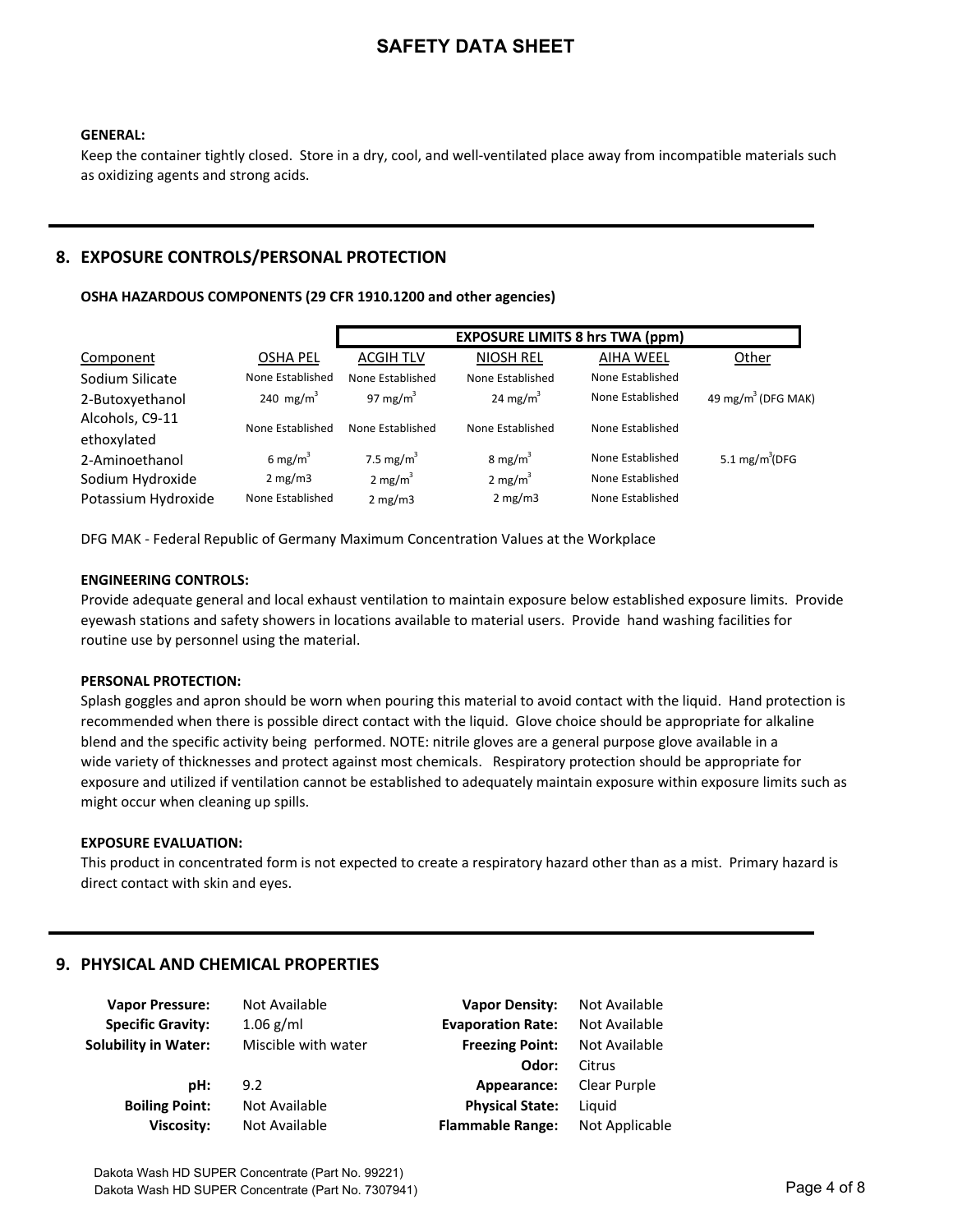| <b>Flash Point:</b> | Not Applicable | <b>VOC content:</b> | $<$ 25 g/l |
|---------------------|----------------|---------------------|------------|
|                     |                |                     |            |

#### **10. STABILITY AND REACTIVITY**

#### **GENERAL:**

No dangerous reactions known under normal use conditions.

#### **INCOMPATIBLE MATERIALS AND CONDITIONS TO AVOID:**

Avoid oxidizers and strong acids.

#### **HAZARDOUS DECOMPOSITION:**

May decompose at high temperature. Thermal decomposition generates carbon dioxide and carbon monoxide. Other decomposition are dependent on temperature.

### **11. TOXICOLOGICAL INFORMATION**

| <b>TOXICITY TO ANIMALS:</b> |                           |                            |                |
|-----------------------------|---------------------------|----------------------------|----------------|
| Component                   | <b>Acute Test</b>         | Value                      | <b>Species</b> |
| Dodecyldimethylamine oxide  | LD50 Oral                 | 2,700 mg/kg                | mouse          |
| Dodecyldimethylamine oxide  | Irritation - skin         | severe                     | rabbit         |
| Dodecyldimethylamine oxide  | Irritation - eyes         | serious eye irritation     | rabbit         |
| 2-aminoethanol              | LD50 Oral                 | $1,089$ mg/kg              | rat            |
| 2-aminoethanol              | LD50 dermal               | $1,015$ mg/kg              | rabbit         |
| 2-aminoethanol              | OECD 404 - skin           | causes burns               | rabbit         |
| 2-aminoethanol              | OECD 404 - eyes           | corrosive                  | rabbit         |
| Sodium metasilicate         | LD50 Oral                 | 847 mg/kg                  | rat            |
| 2-butoxyethanol             | LD50 Oral                 | >5,050 mg/kg               | rat            |
| 2-butoxyethanol             | skin corrosion/irritation | mild skin irritation - 72h | rabbit         |
| 2-butoxyethanol             | eye damage/eye irritation | serious eye irritation     | rabbit         |

#### **ROUTES OF ENTRY:**

Primary routes of entry are skin and eyes. Volatile components are not of sufficient concentration for vapor to be an inhalation hazard. A mist will present an inhalation hazard irritating to respiratory tissue.

#### **CHRONIC EFFECTS ON HUMANS:**

Amine containing compounds can elicit allergenic responses in exposed individuals. Available toxicological component information does not indicate long term chronic effects on humans other than potential for skin sensitization with repeated, prolonged skin contact.

#### Eyes:

Concentrated liquid is irritating to the eyes. Alkaline nature of the concentrated product could result in non-reversible eye damage if not promptly removed from the eyes.

#### **Skin:**

Concentrated liquid is irritating to skin with the potential for allergenic response in individuals with pre-existing allergies to amine containing products.

#### **Ingestion:**

Not an expected route of exposure. Alkalinity could result in digestive distress if a sufficient quantity is ingested. Do not induce vomiting unless instructed to do so by trained medical personnel.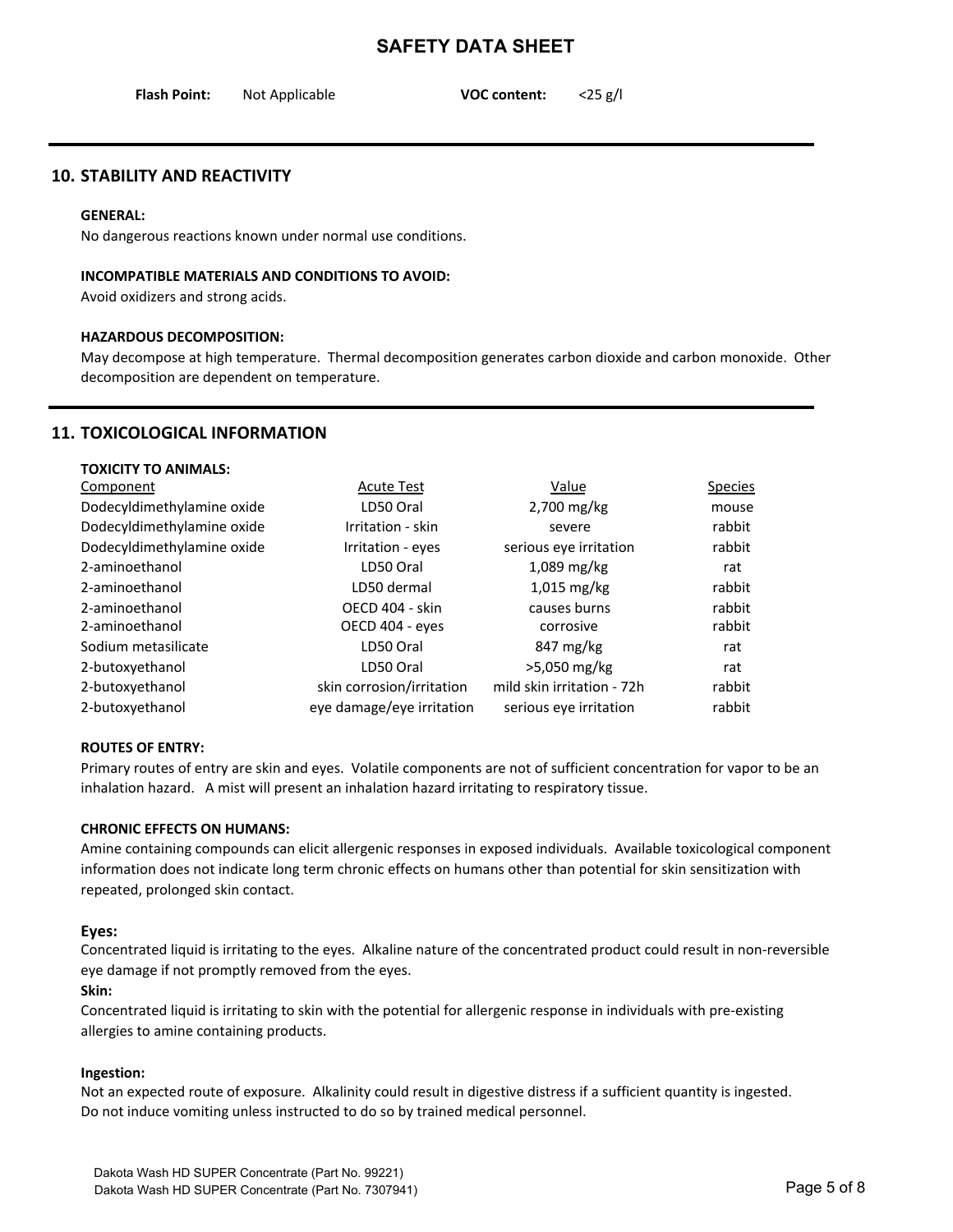#### **Inhalation:**

Not an important route of exposure unless introduced as a mist. Product is alkaline and will be irritating to the respiratory system in mist form. Vapor is not expected to be appreciable based on low concentration of volatile components.

#### **12. ECOLOGICAL INFORMATION**

| <b>Species</b>                | <b>Test Information</b> | Concentration  | Component       |
|-------------------------------|-------------------------|----------------|-----------------|
| Cyprinus carpio (Carp)        | semi-static LC50        | 150 mg/l - 96h | 2-aminoethanol  |
| Daphnia nagna (water flea)    | semi-static LC50        | 65 mg/l - 48h  | 2-aminoethanol  |
| Selenastrum capricornutum     | static test EC50        | 2.8 mg/l-72h   | 2-aminoethanol  |
| Pseudomonas putida (bacteria) | static test EC50        | 110 mg/l-17h   | 2-aminoethanol  |
| Lepomis macrochirus           | LC50                    | 1490 mg/l-96h  | 2-butoxyethanol |
| Daphnia nagna (water flea)    | EC50                    | 1815 mg/l-24h  | 2-butoxyethanol |

#### **PRODUCTS OF BIODEGRADATION:**

Product is expected to readily biodegrade with products of biodegradation are expected to be less toxic than the product, itself. Large volume of spilled material in a water body may temporarily alter pH.

#### **13. DISPOSAL CONSIDERATIONS**

Dispose of any waste in compliance with local, state, and federal regulations. Determine EPA RCRA waste categorization at the time of disposal as mixing with other materials may change its categorization. Containers may contain residue that needs to be addressed at time of disposal. Recycling containers needs to address any remaining residues.

### **14. TRANSPORT INFORMATION**

The following proper shipping name, hazard class and packing group are in accordance to 49 CFR Department of Transportation (U.S. DOT) regulatory requirements from 172.101 Hazardous Materials Table

| 49 CFR Shipping Information         | Dakota Wash HD Super                                                                                                                                                                                       |
|-------------------------------------|------------------------------------------------------------------------------------------------------------------------------------------------------------------------------------------------------------|
| <b>Symbols</b>                      | "G" - identifies proper shipping names for which one or<br>more technical names of the hazardous material must be<br>entered in parantheses, in association with the basic<br>description. See 172.203(k). |
| <b>UN Number</b>                    | <b>Not Regulated</b>                                                                                                                                                                                       |
| <b>Proper Shipping Name</b>         |                                                                                                                                                                                                            |
| <b>Hazard Class</b>                 |                                                                                                                                                                                                            |
| <b>Packing Group</b>                |                                                                                                                                                                                                            |
| Label Codes                         |                                                                                                                                                                                                            |
| <b>Special Provisions (172.102)</b> |                                                                                                                                                                                                            |
| <b>Packaging - Exceptions</b>       |                                                                                                                                                                                                            |
| Packaging - Nonbulk                 |                                                                                                                                                                                                            |
| Packaging - bulk                    |                                                                                                                                                                                                            |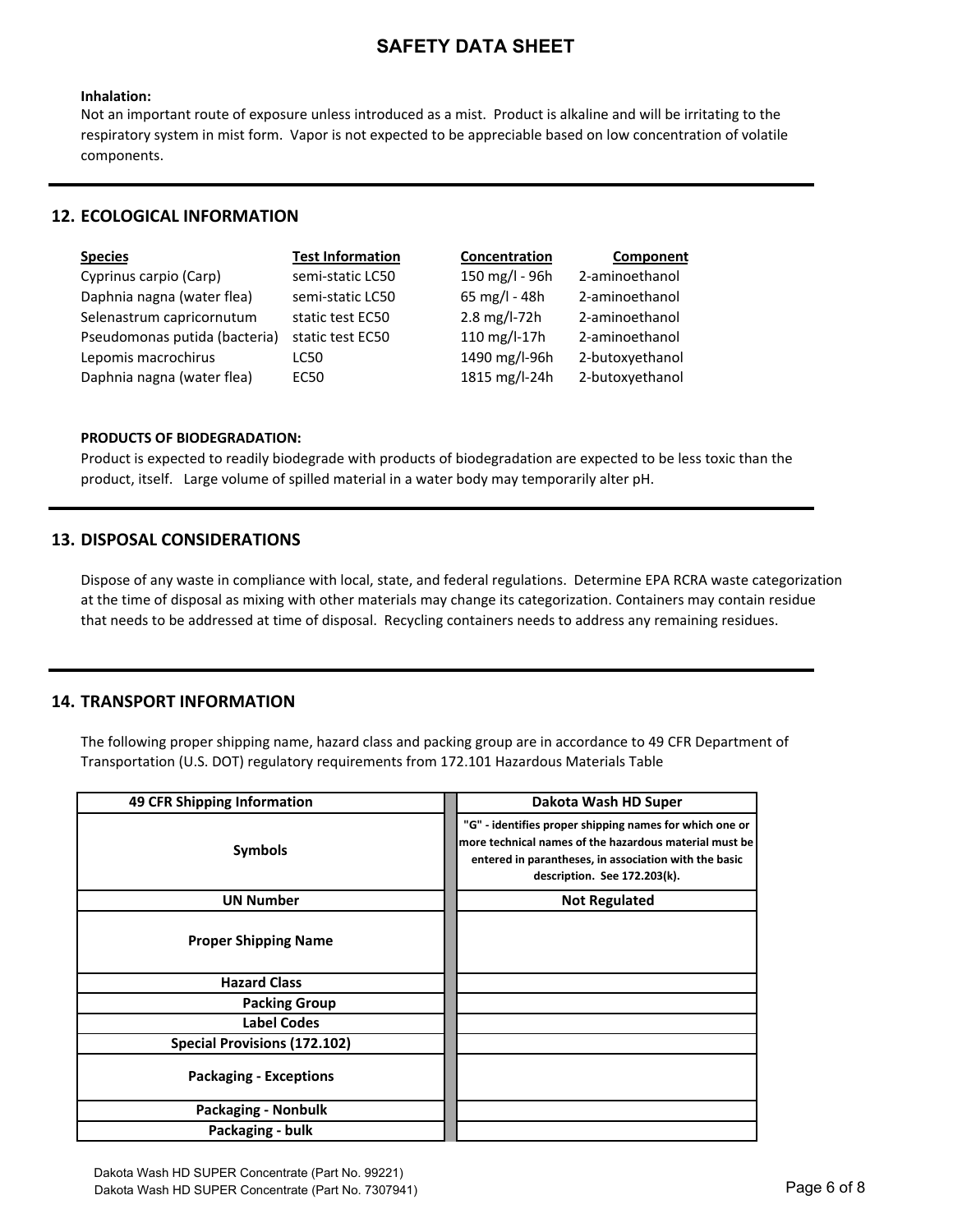| <b>Quantity Limitations - Passenger aircraft/rail</b> |  |
|-------------------------------------------------------|--|
| <b>Quantity Limitations - Cargo aircraft only</b>     |  |
| <b>Vessel stowage - Location</b>                      |  |
| <b>Vessel stowage - Other</b>                         |  |

#### **15. REGULATORY INFORMATION**

**Chemical Inventory Status** Ingredients listed on: TSCA, DSL, Japan, and EC inventories.

**SARA Section 302 - Emergency Planning Notification - None** SARA Section 304 - Emergency Release Notification - Glycol Ethers are listed under 313. 2-butoxyethanol is a glycol ether. SARA 311/312 - Hazard categories for SARA Section 311/312 Reporting -**CERCLA - Hazardous Substance -RCRA Hazardous Waste Classification - None** 

**California Proposition 65:** 

Ethylene oxide may be a trace contaminant in an ingredient. Ethylene oxide is on the Prop 65 chemical list. No other known components are on the CA Prop 65 list.

#### **16. OTHER INFORMATION**

#### **UNITED STATES NATIONAL FIRE PROTECTION ASSOCIATION (U.S. NFPA)**

NFPA 704 "fire diamond" is used by emergency personnel to quickly identify the risks posed by the material during response to a fire or a spill or other unusual event.



# **CREATION/REVISION SUMMARY:**

#### **NFPA** rating explanation as applied to

**FLAMMABILITY 0** - Materials that will not burn under typical fire conditions. Materials will not burn in air when exposed to a temperature of 1500 F/820 C for a period of 5 minutes.

**HEALTH 1** - Exposure would cause irritation with only minor residual injury. not reactive with water. **REACTIVITY 0** - Normally stable, even under fire exposure conditions, and

**SPECIAL** - contains special symbols applicable to the material. In this case there are no applicable special conditions.

Created on: Cheryl Sykora, CIH, CSP,CHMM Registered Specialist, SDS and Label Authoring #118534 LEGEND TECHNICAL SERVICES, INC. 88 Empire Drive, Saint Paul, Minnesota 55103 651-221-4085 Registered Specialist